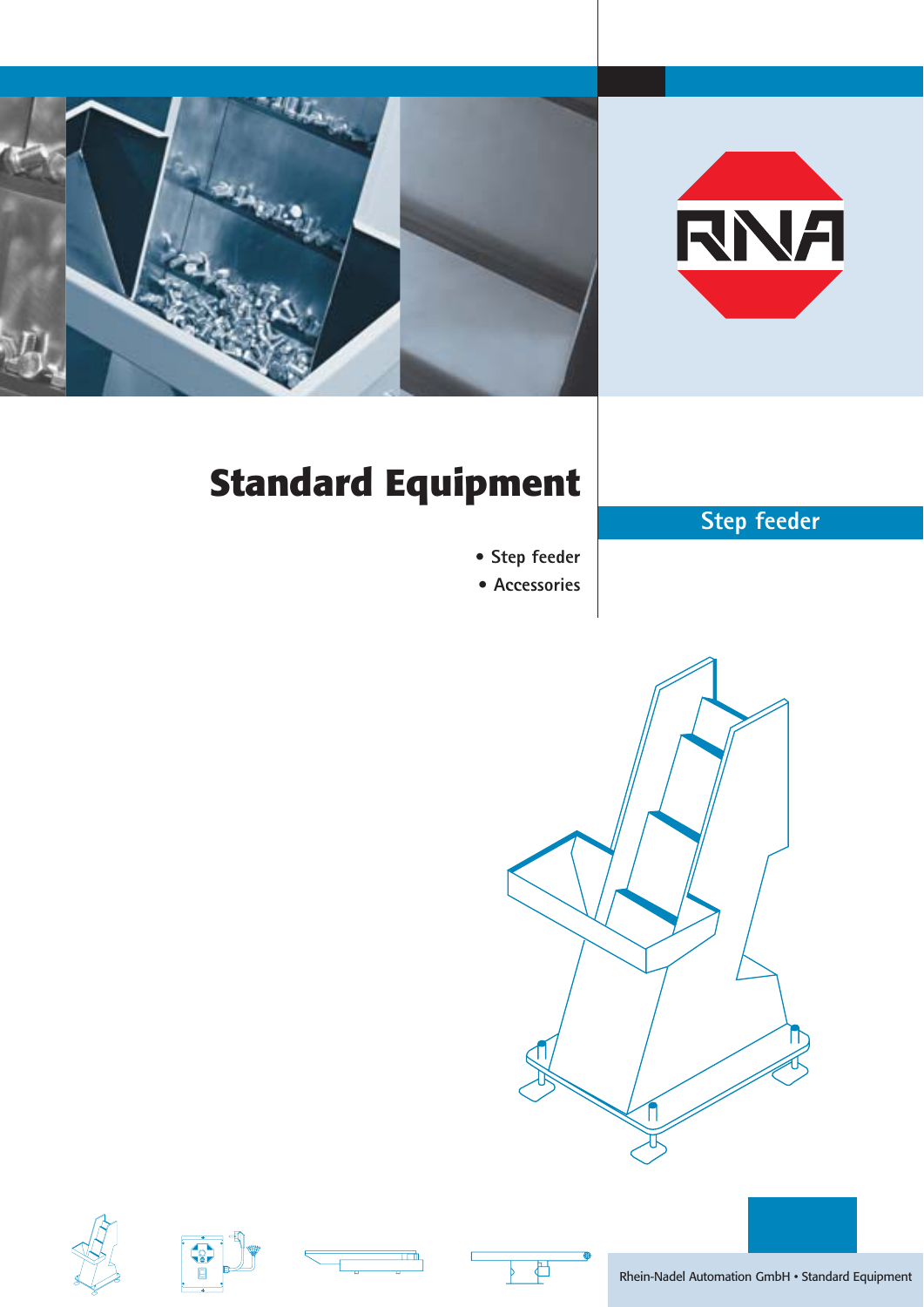

#### **RNA-Standard Equipment**





#### **RNA-The Company**

With many years experience in the parts handling industry and nearly 2000 complete feed systems supplied annually, RNA have earned a reputation for the most robust and reliable equipment on the market. Our commitment to research and development maintains our position at the leading edge of feeding technology.

We provide an extensive range of the most efficient drive units, controllers and accessories for either standard or special requirements. All equipment is manufactured to the highest standards of quality upon which we have built our reputation.

We offer a first class service and, for standard equipment, immediate delivery from stock. Our product range is manufactured to meet the highest demands of the food and pharmaceutical industries and also includes equipment manufactured to UL and CSA standards.

Quality has always been of key importance to RNA, with each employee committed to make their own personal contribution to the achievement of quality standards and customer satisfaction. We know that long term success in business can only e achieved by providing high quality equipment, which fulfils the customers' requirements.

**We look forward to talking to you!**



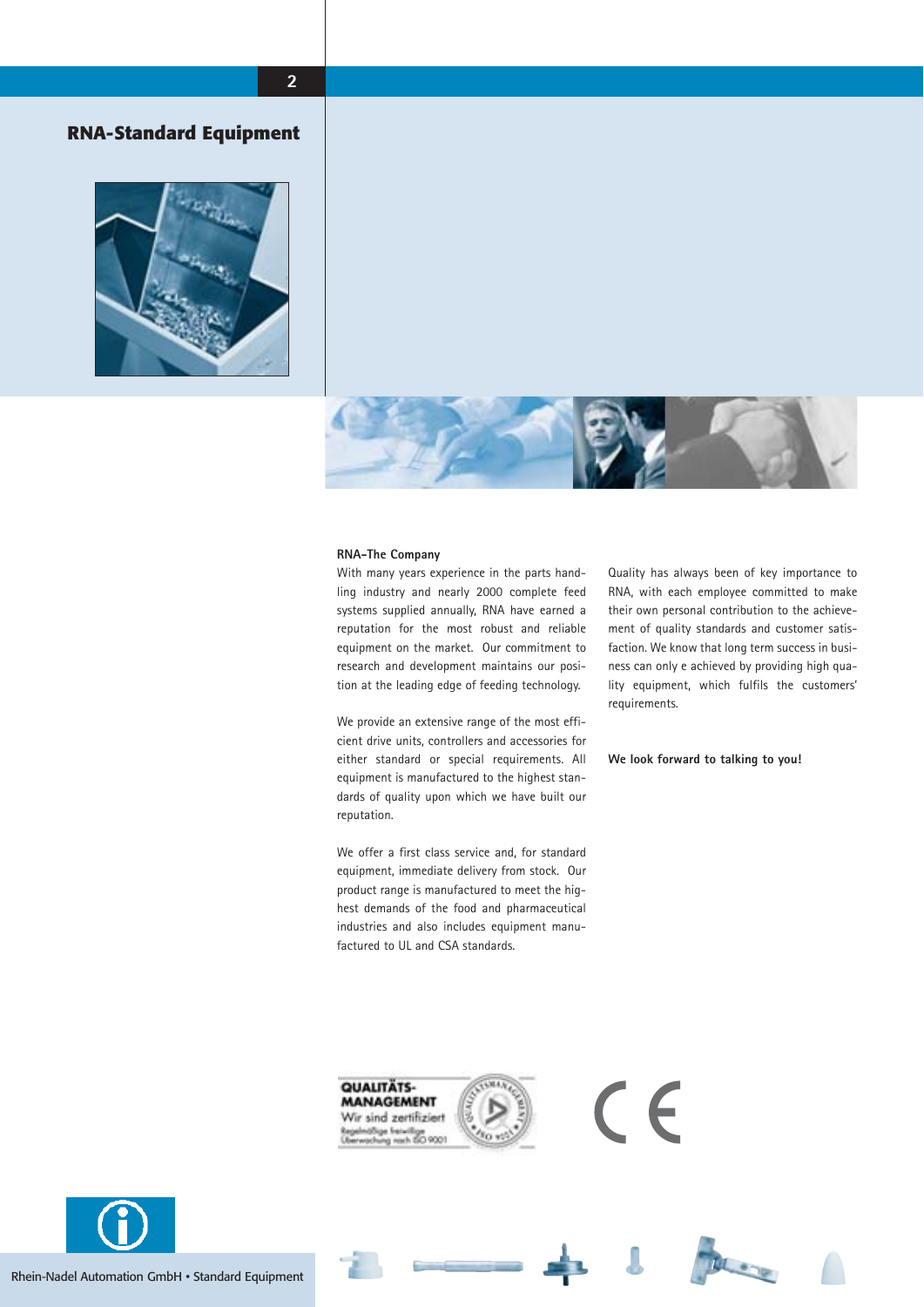#### **RNA Step Feeder**



This catalogue represents our complete range of step feeders, type STS.

The step feeder is manufactured so that the static hopper (which has a very low filling height), can be loaded manually. The components are collected from the hopper by elevating plates, pre-sorted and fed until they reach the desired transfer height.

Key features of the RNA step feeder are that it operates quietly and without vibration.

Using a program for type STS, RNA are able to offer a strong concept for specific tasks in the feeding technique relating from bowl feeder to conveyors. High performance can be achieved with tis program even with the smallest sorting features.

Our experienced staff are available to provide advice and offer a system which meets your specific requirements. The step feeder can be adapted and integrated with multi-lane tracks to meet your needs.

**3**

#### **Contents**

| <b>Subject</b>        | Page No. |
|-----------------------|----------|
| RNA - The Company     | page 2   |
| RNA - Step Feeder     | page 3   |
| Type STS              | page 4   |
| Accessories           | page 6   |
| Linear Feeding System | page 7   |



**Technical data is subject to change. All measurements are stated in millimetres.**







Rhein-Nadel Automation GmbH • Standard Equipment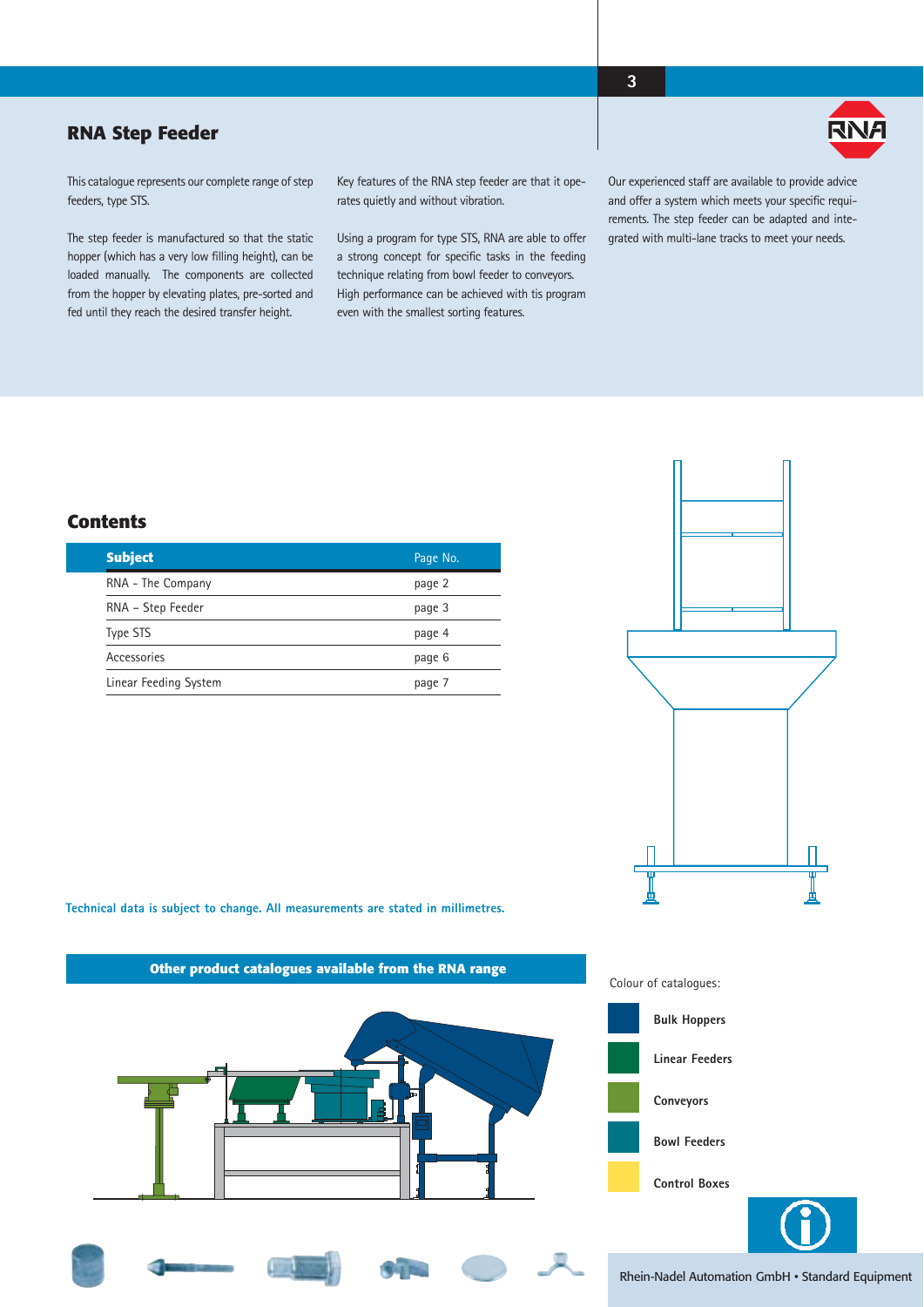### **Type STS**

RNA type STS step feeders are available in five different sizes. A static hopper is integrated with all available sizes and because of it's low filling height, manual filling is made easier. For large quantities of components hopper conveyors are also available (see below).

Hopper capacity, maximum filling weight, step quantity is variable to suit the application.





| <b>Type</b>                     | $150 - 4$                       | $220 - 4$                        |
|---------------------------------|---------------------------------|----------------------------------|
| $A =$ Filling height +/-50      | 800                             | 805                              |
| $B =$ Discharge height +/-50    | 970                             | 970                              |
| $C =$ Overall height +/- 50     | 1145                            | 1145                             |
| $D =$ Overall width             | 500                             | 500                              |
| $E =$ Overall depth             | 600                             | 650                              |
| $F =$ Step width                | 150                             | 220                              |
| $G =$ Step depth                | 12/17/22/27                     | 12/17/22/27                      |
| Step quantity                   | $\overline{4}$                  | $\overline{4}$                   |
| Footprint W x D                 | 500 x 600 (0,3 m <sup>2</sup> ) | 500 x 690 (0,35 m <sup>2</sup> ) |
| Elevation per minute            | $5 - 40$                        | $5 - 40$                         |
| Hopper volume static [litre]    | 10                              | 15                               |
| Maximum filling weight [kg]     | 20                              | 30                               |
| Conveyor hopper volume* [litre] | 30                              | 30                               |
| Protection class                | <b>IP 54</b>                    | IP 54                            |

\* optional

#### **Technical data is subject to change**







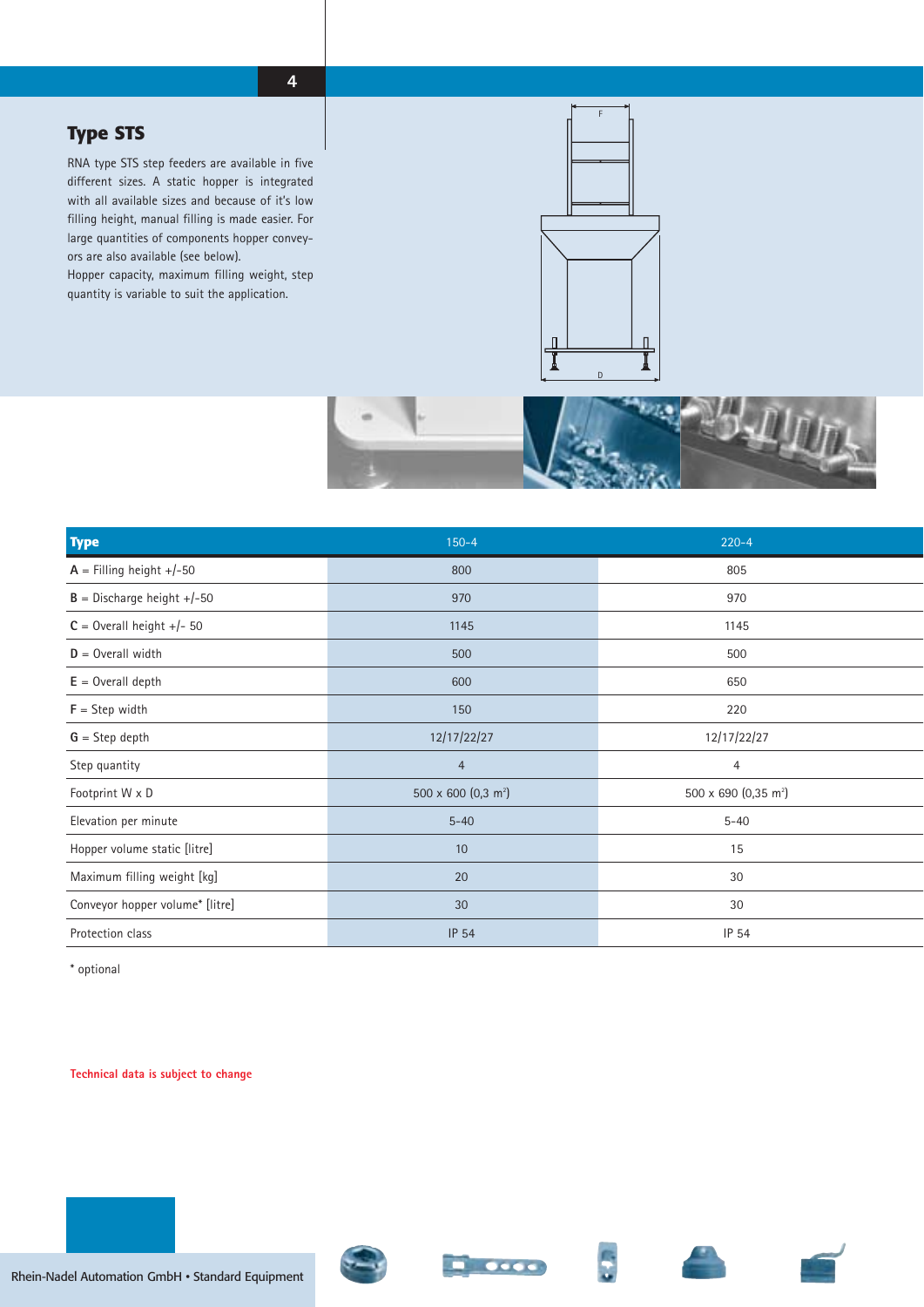

| $220 - 6$                       | $320 - 6$                        | $500 - 8$                       |
|---------------------------------|----------------------------------|---------------------------------|
| 850                             | 850                              | 850                             |
| 1200                            | 1200                             | 1500                            |
| 1425                            | 1425                             | 1675                            |
| 500                             | 650                              | 780                             |
| 790                             | 850                              | 980                             |
| 220                             | 320                              | 500                             |
| 12/17/22/27                     | 17/22/27/32                      | 17/22/27/32                     |
| $\,6\,$                         | 6                                | $\, 8$                          |
| 500 x 740 (0,4 m <sup>2</sup> ) | 600 x 740 (0,45 m <sup>2</sup> ) | 780 x 800 (0,6 m <sup>2</sup> ) |
| $5 - 40$                        | $5 - 40$                         | $5 - 40$                        |
| 15                              | $30\,$                           | 30                              |
| 30                              | 60                               | 60                              |
| 30                              | 50                               | 50                              |
| IP 54                           | IP 54                            | IP 54                           |

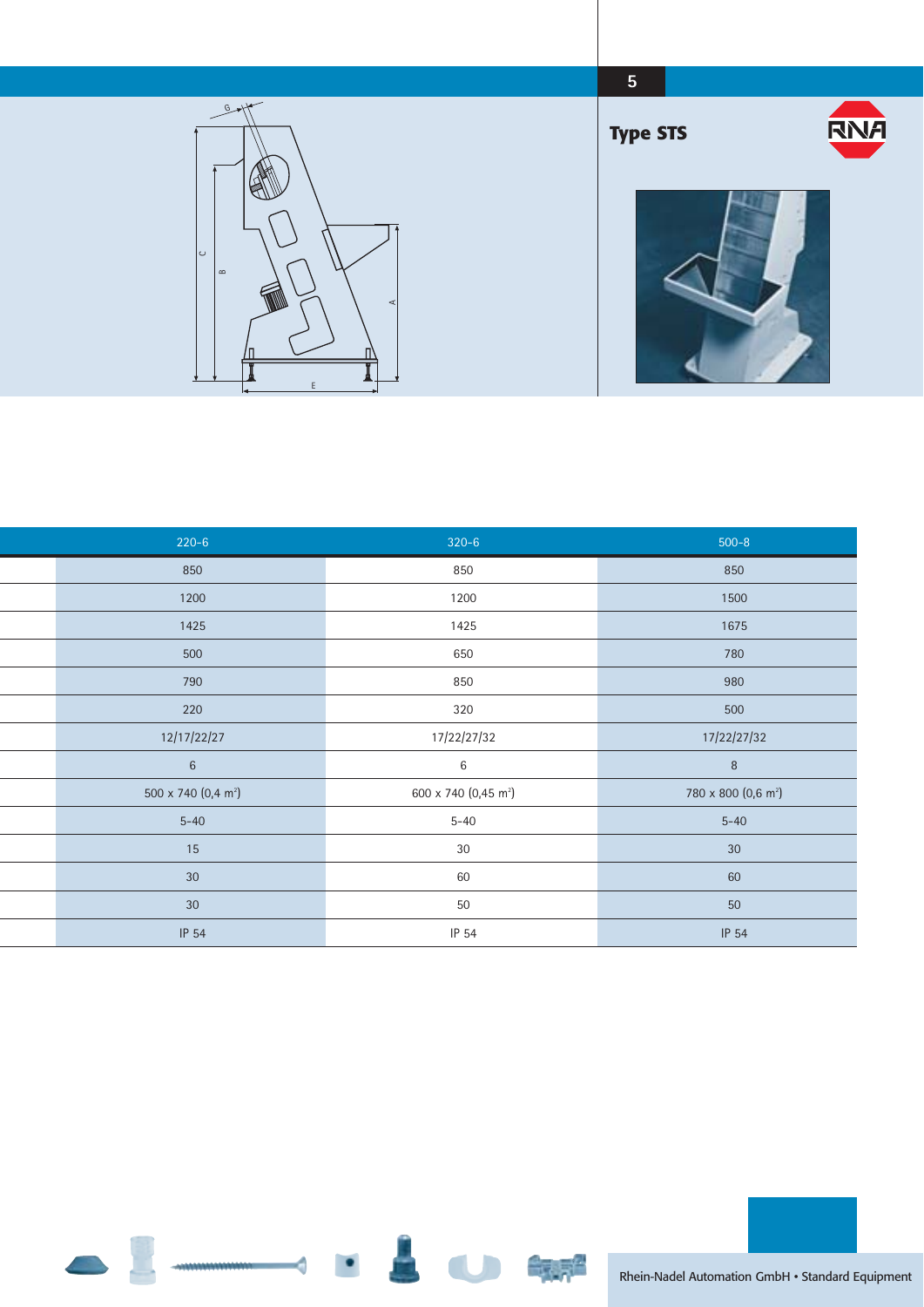### **6**

#### **Accessories**



#### **Equipment for linear sorting:**

Others: Linear feeder type SLL Conveyors Linear slide feeder type SLG (patented)

#### **Accessories for linear sorting:**

Return chute Stand and framework for mounting





Noise protection

Cover for static hopper

Coating of hoppers

- Polyurethane
- Spray coating

Standard Control box EBF 05 Full system Control

#### **Bulk hopper**





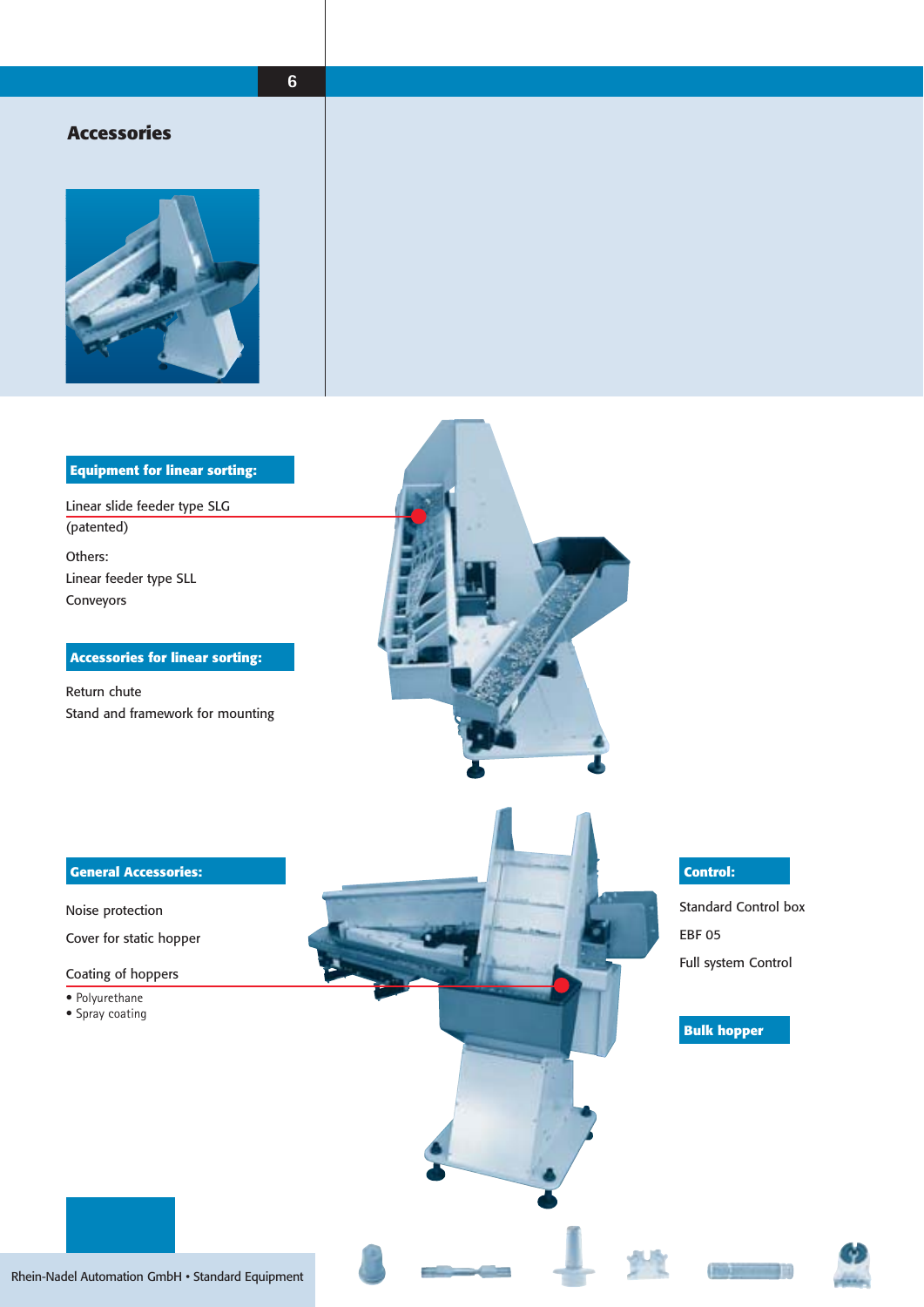#### **7**



#### **Linear Feeding System with Patent Linear Slide Feeder**

Step feeder type STS combined with the linear slide feeder type SLG, form a new linear feeding system. The integrated static hopper on the step feeder will pick up components and transfer them pre-sorted over elevating plates to the horizontal sorter of the linear slide feeder.

| <b>Advantage of Feeding System</b> |                                                                                                                                                                      |
|------------------------------------|----------------------------------------------------------------------------------------------------------------------------------------------------------------------|
| Overall system type LZS            | Complete system with component rotation and integration with sorter                                                                                                  |
| Step feeder type STS               | Step feeder has the following characteristics:                                                                                                                       |
|                                    | • Alternating elevating plates                                                                                                                                       |
|                                    | • Compact dimensions                                                                                                                                                 |
|                                    | • High quality and robust                                                                                                                                            |
|                                    | • Integrated mounting for the linear slide feeder SLG820                                                                                                             |
| Linear slide feeder type SLG 820   | • Linear feeder with suspension, no vibration to the system when feeding various sized components                                                                    |
|                                    | • Smooth running, components glide across the conveyor without lifting                                                                                               |
|                                    | • Standard equipment with escapement to attach individual multi lane output-tracks                                                                                   |
|                                    | • Frequency up to 60 Hz. The smooth running is very beneficial where there is a critical interface                                                                   |
|                                    | • Quick and easy accessibility for any tuning work                                                                                                                   |
| Pick up orientation device         | A coated trough is positioned on the step feeder and individual multi lane output-tracks<br>can be easily installed                                                  |
| Return of components               | The components are returned to the hopper quietly and gently by way of<br>a brush coated vibrating chute                                                             |
| Performance                        | With the combination of RNA standard equipment orientation speeds from 10-15 m/min can be<br>achieved even with components, which have the smallest sorting features |
| Orientation device tuning          | Additional tuning using a standard RNA frequency controller                                                                                                          |